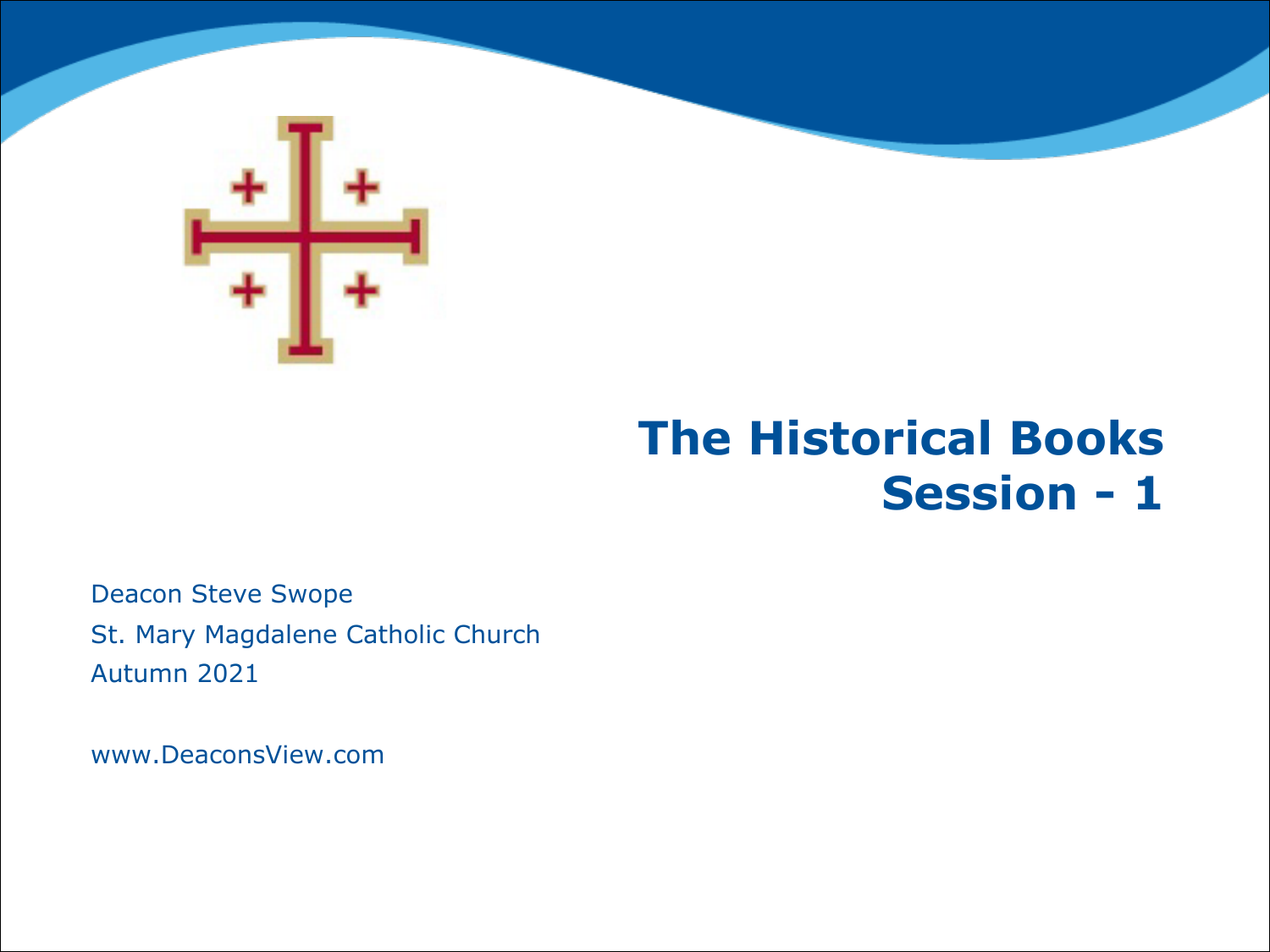# Sections of the Old Testament

- The Pentateuch Genesis to Deuteronomy
- Historical Books Joshua to 2 Maccabees
- Wisdom Books Job to Sirach
- Major Prophets Isaiah to Daniel
- Minor Prophets Hosea to Malachi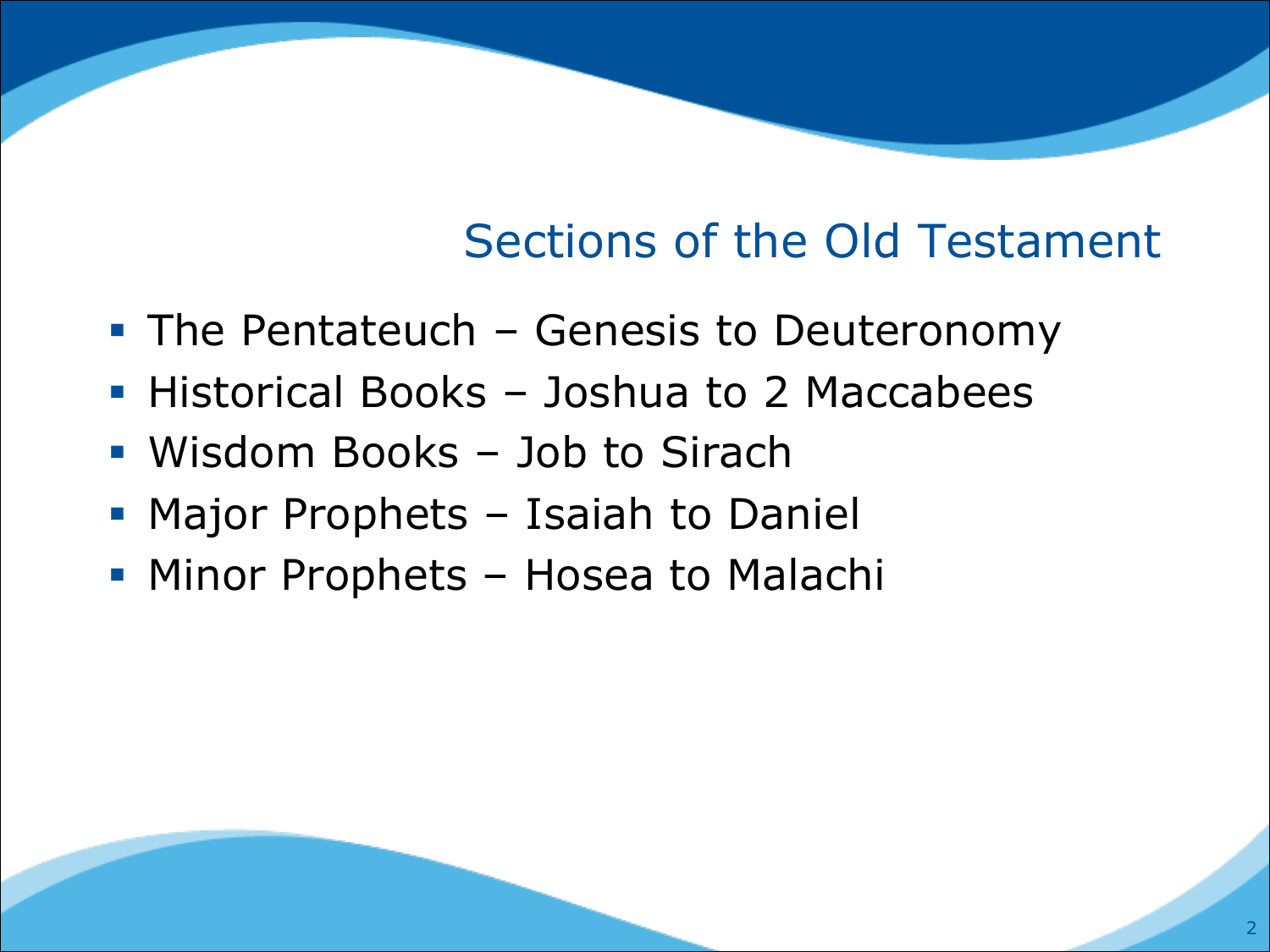# Sections of the New Testament

- § Gospels Matthew to John
- Acts of the Apostles
- Pauline Letters Romans to Philemon
- **Earth** Letter to the Hebrews
- § Catholic Letters James to Jude
- **Revelation**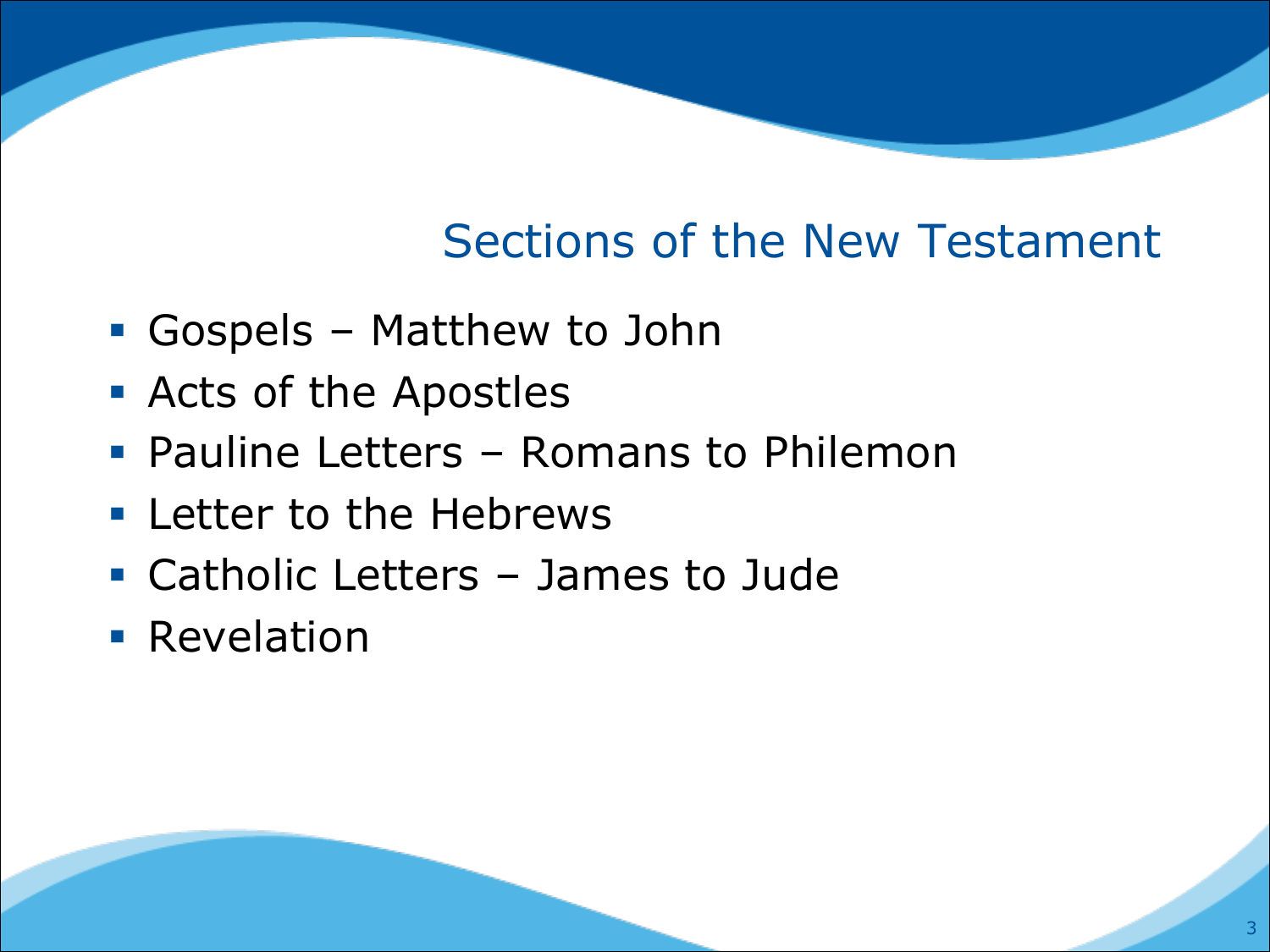- § At the end of the Pentateuch, Israel is in a covenant relationship with God and ready to enter the promised land
- The historical books pick up from there and continue the story up to about a century before the birth of Jesus
- **This portion of the OT covers a huge amount of** time – about 1,200 years in total
- **These are history but not just for history's sake**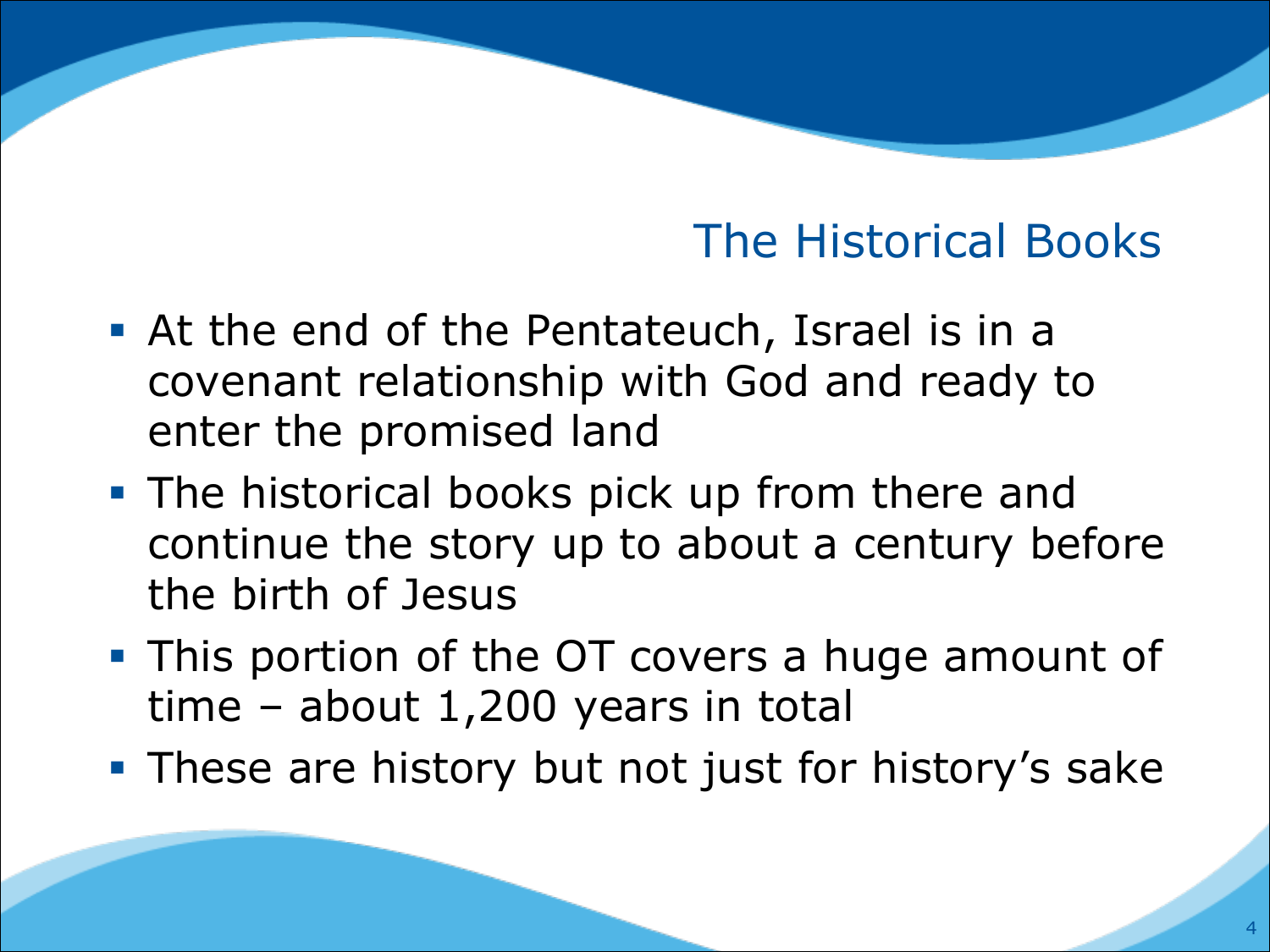- **This is the history of the Bible's most common** theme – a bond between God and us
- § In this extensive body of literature (about 25% of all the verses in the Bible), we encounter many people
- § We should focus on those that look to God for strength and security – their lives are models for our faith journey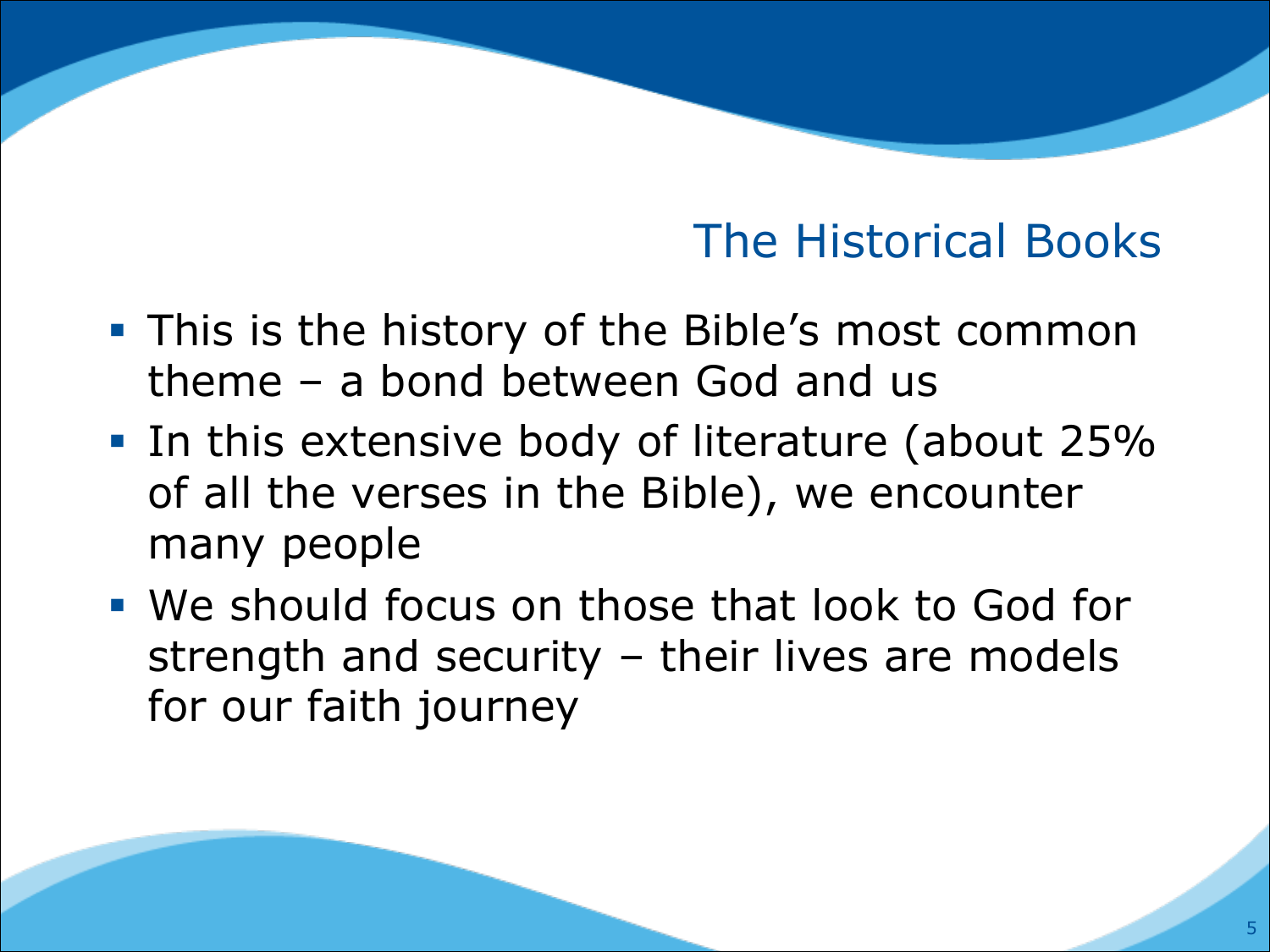#### § Broad outline…

- Joshua picks up where Deuteronomy leaves off as the successor to Moses he leads Israel into Canaan, fulfilling God's promise to the patriarchs
- God is loyal to the people but Joshua is worried about the people's loyalty to God
- In Judges those fears are confirmed, but God doesn't give up on Israel he give them leaders, the Judges to guide them
- Even with this help they are in disarray and fighting among themselves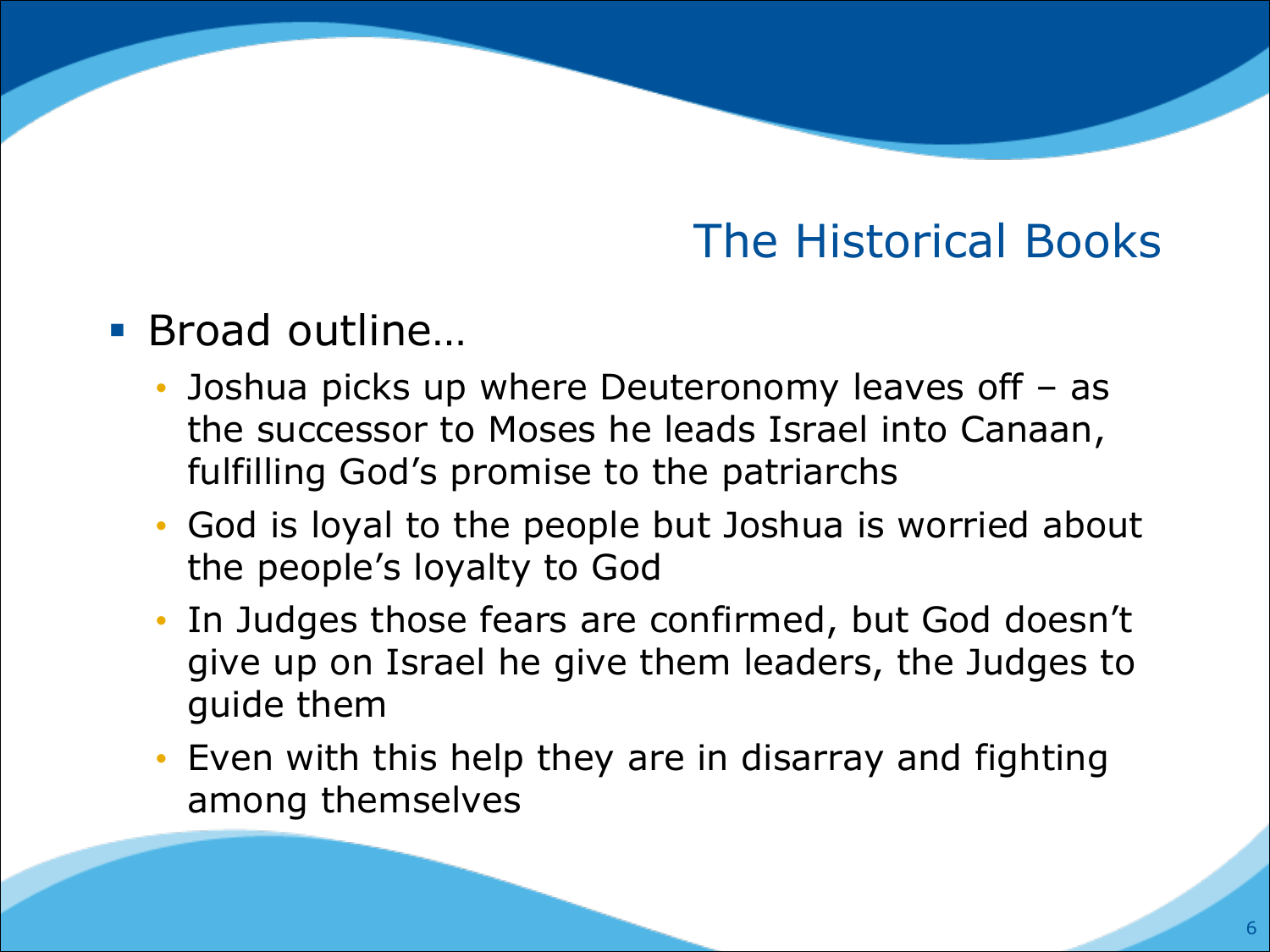- Broad outline (con't)...
	- Ruth is a great story about strong faith
	- There is a promise of restoration in Samuel, a great spiritual leader – he serves God faithfully
	- This continues in 2 Samuel in the person of David whose career grows until he neglects God
	- David is the ancestor of a long line of kings; kings who cannot match David so a slow decline ensues
	- At the end of 2 Kings the kingdom has collapsed and the people are in exile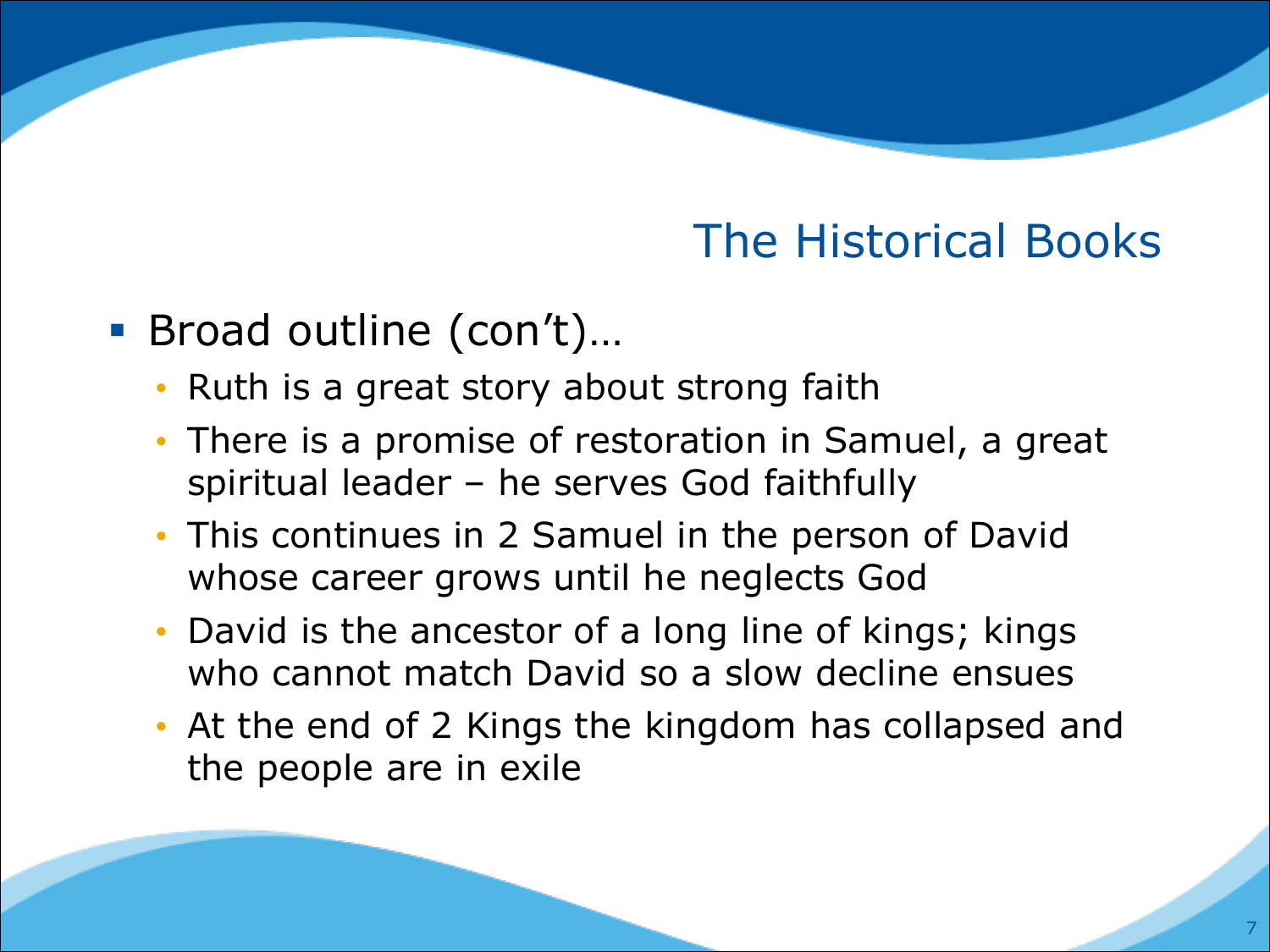- Broad outline (con't)...
	- Chronicles offers a more idealistic view of what happened by concentrating on David's spiritual gifts
	- It shows how David prepares the way for restoration after exile
	- Ezra and Nehemiah carry the theme forward as they tell about Israel's return from Babylon to the P.L.
	- We then encounter three small books Tobit, Judith and Esther – close ups of spiritual giants that are protected by God against earthly kingdoms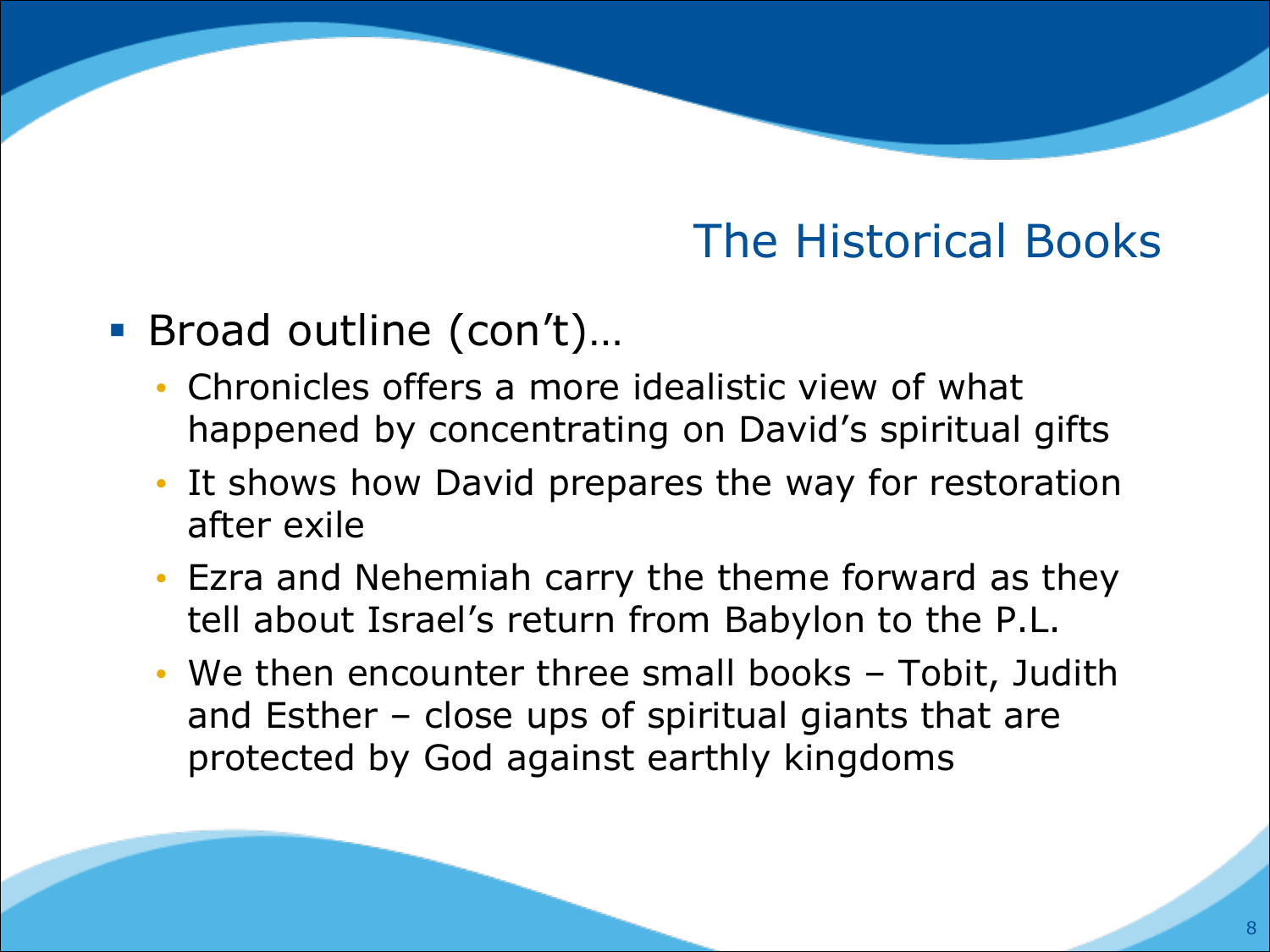- Broad outline (con't)...
	- 1 and 2 Maccabees lead us to the final centuries before Jesus
	- They show how determined the people are to secure their faith and traditions against an enemy working to overpower them
	- This sets the stage for the rest of the OT and much of the tone of the NT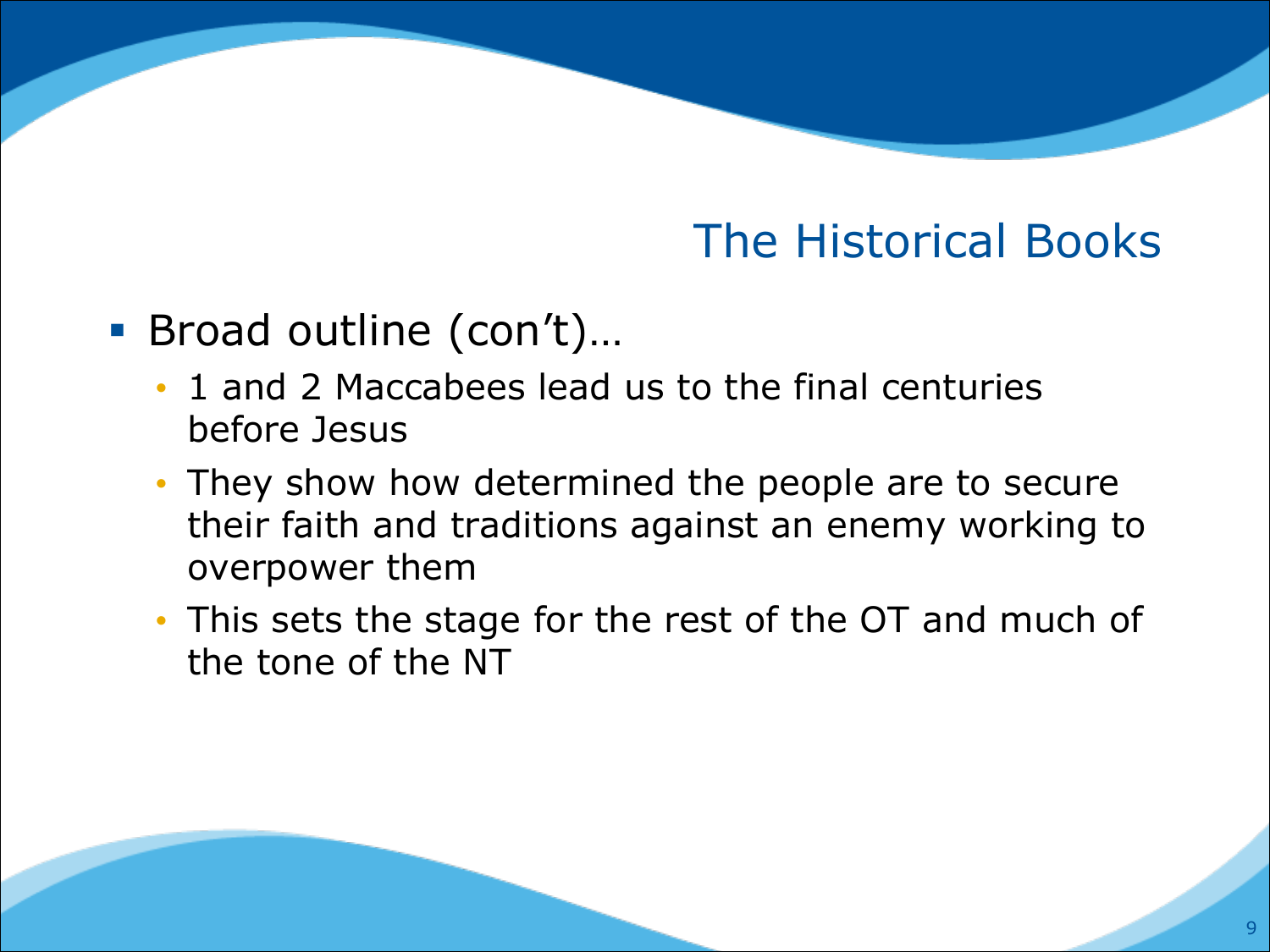- Could anyone replace Moses we wonder and certainly a question on Joshua's mind
- § God tells this new leader three times to "be strong and courageous"
- Joshua turns out be a great leader due to the fact that God was with him all the way
- § After 40 years in the desert, Israel makes it to the Promised Land – but their spiritual journey is far from over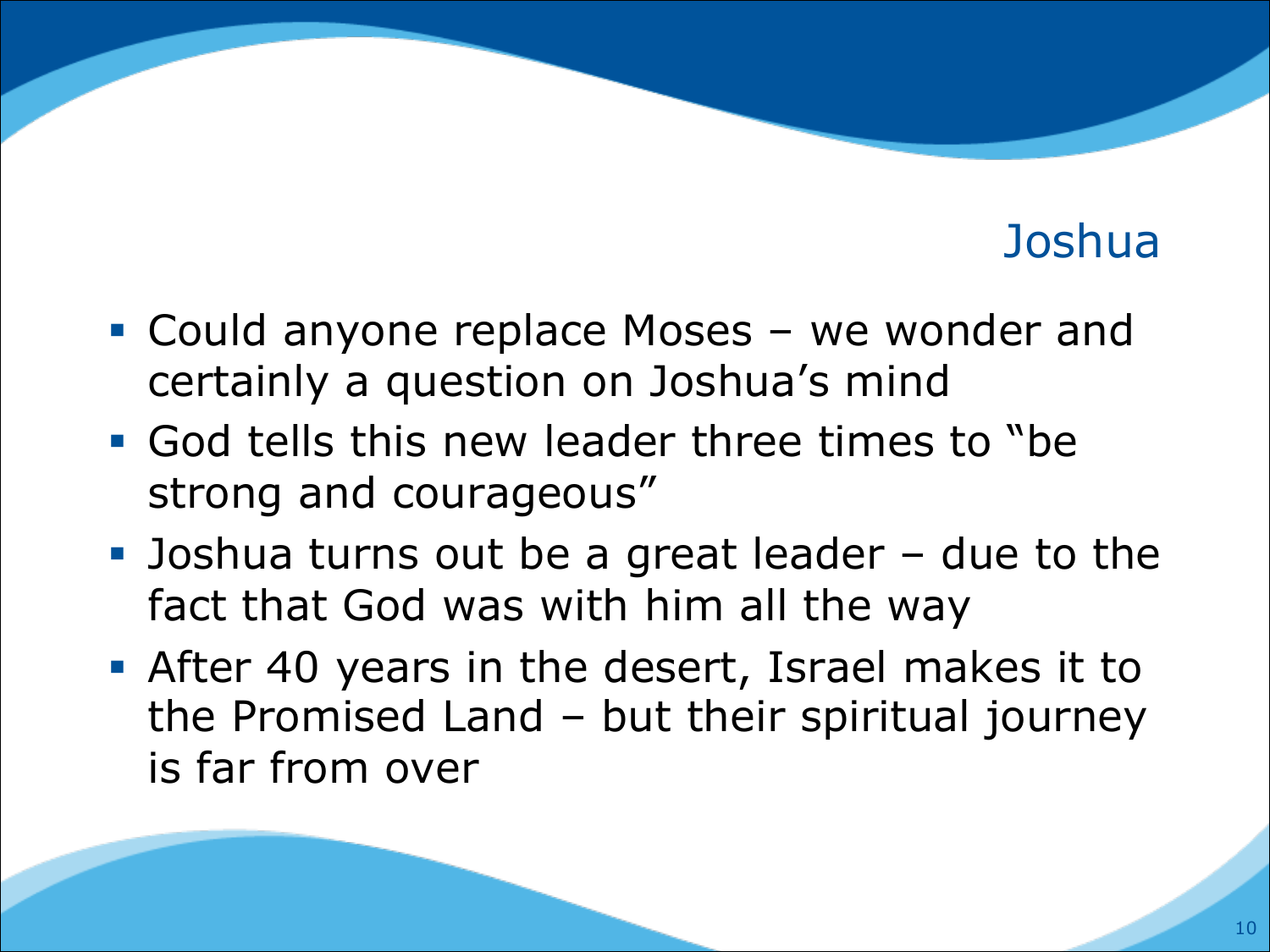- There are plenty of obstacles that they must overcome
- The real obstacles are not the obvious ones
	- The walls of Jericho come tumbling down
	- Surprise attacks against Israel fail
	- Multiple kings working together cannot defeat them
- God is on their side and as a result nothing can interfere with their claim on the Promised Land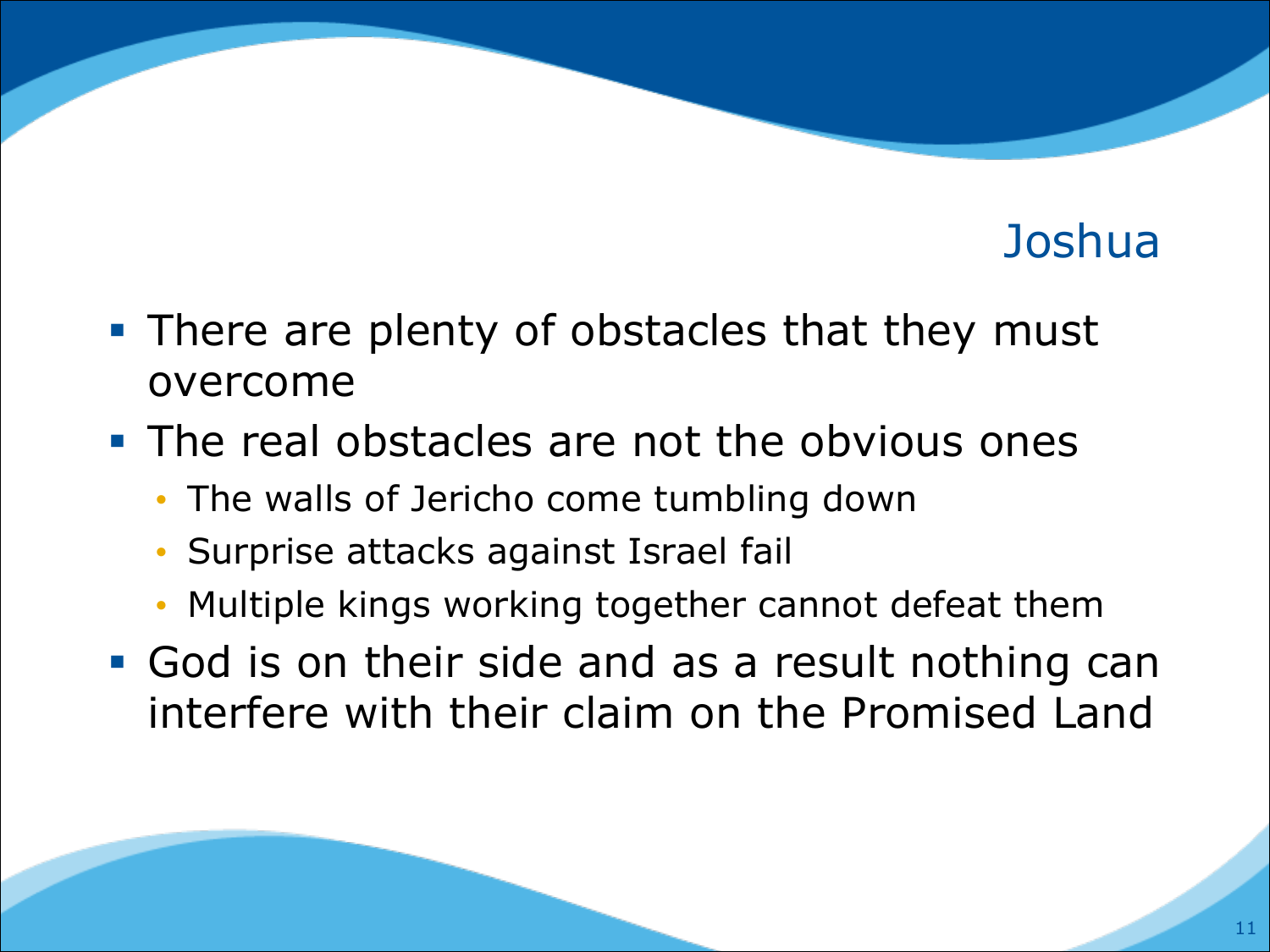- The real obstacles are in the hearts of the people
- **A lack of faith slowed their progress to the** Promised Land and now lack of faith threatens their claim to the land that they have been given
- Joshua is such a loyal servant he strengthens the hearts of the people
- The middle chapters relate the allotment of the land to the tribes of Israel as promised by God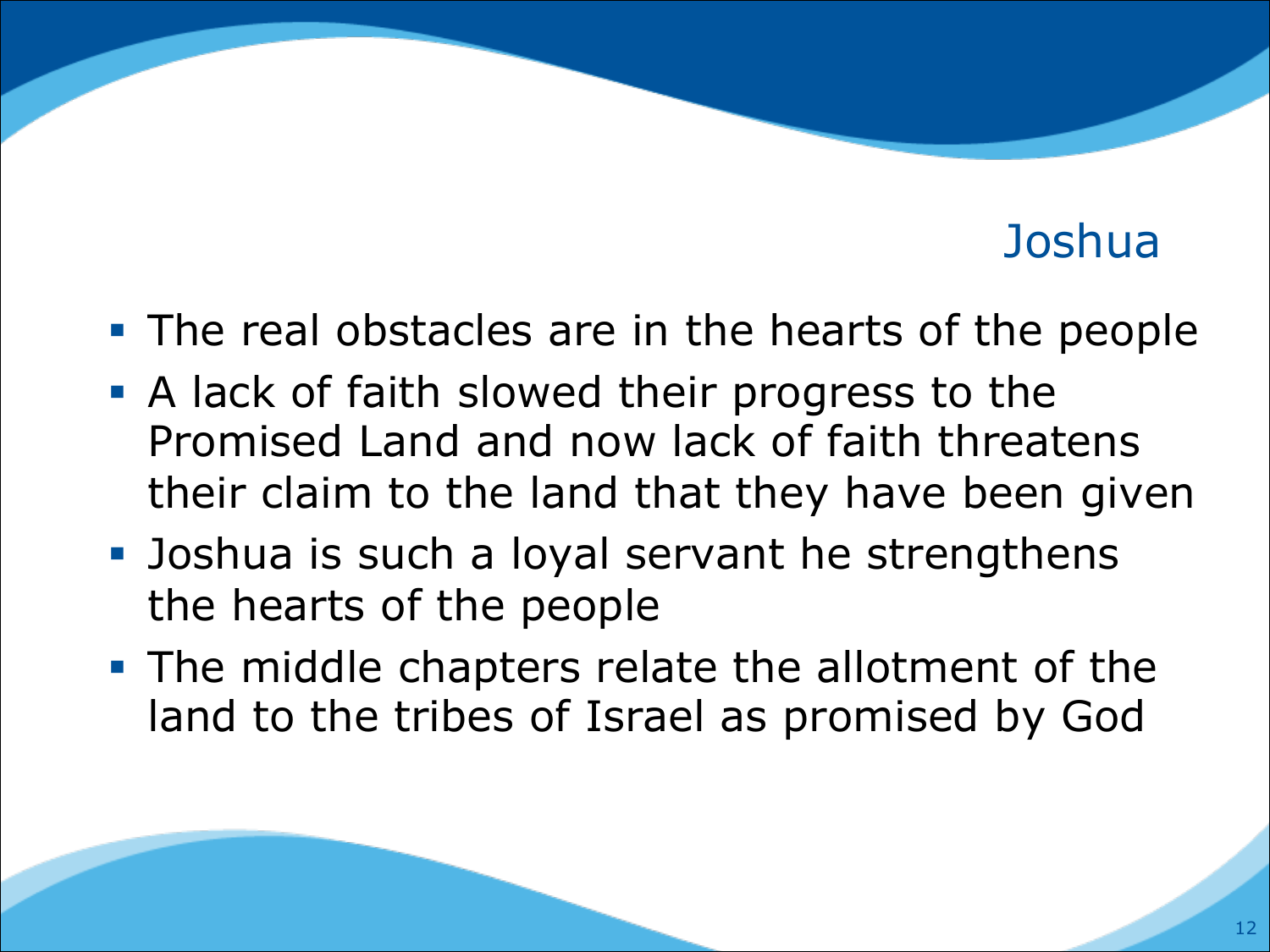- At the end of the book, Joshua is not sure that the people will be loyal to God after he is gone
- **They already seem to be losing focus on God** and serving earthly interests – exactly what Moses warned against
- Joshua tries to motivate the people by professing his loyalty to Yahweh; challenging to do the same
- **They talk the talk, but Joshua isn't sure they** will walk the walk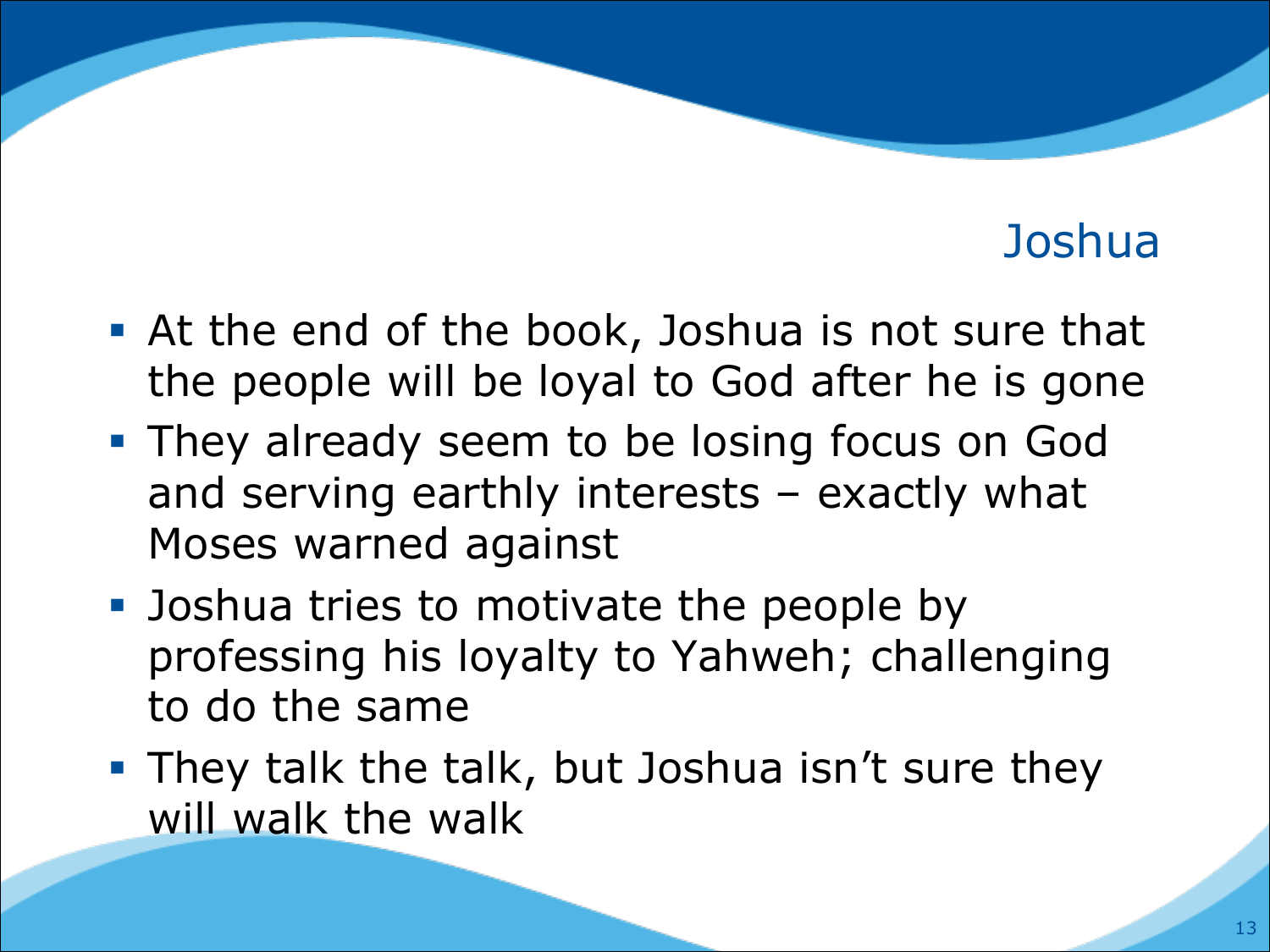- Joshua has 24 chapters
	- $\cdot$  1 12 Crossing the Jordan and winning the battles
	- 13 22 Claiming of the Promised Land
	- 23 24 Choosing to serve God
- When does it take place
	- The Pyramids c. 2500 BC
	- Joseph c. 1600 BC
	- Exodus c. 1290 BC
	- Crossing to P.L. c. 1250 BC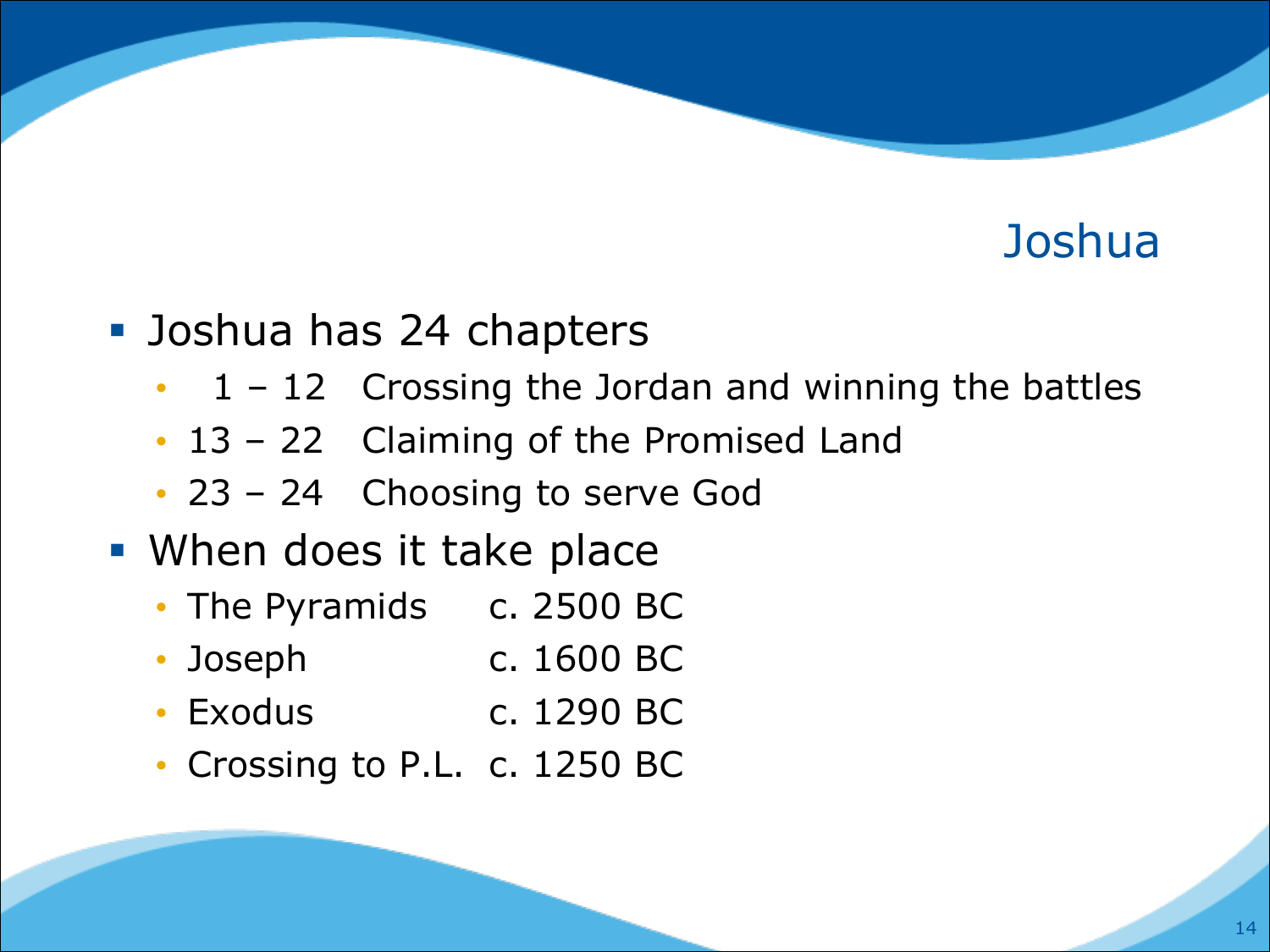#### ■ Interesting points

- **Strong Ally**  Joshua saw the leader of the Lord's army and asked whose side was he on. He was told "neither" (5:14). The meaning is that God doesn't care about national boundaries but is concerned with faith and justice
- **Longest Day**  The sun and moon remain fixed in the sky as Israel fights the Amorites (10:12-14). God gives them the time they need to win. The lesson is that all the resources of heaven are available to those that seek to remove obstacles to their journey of faith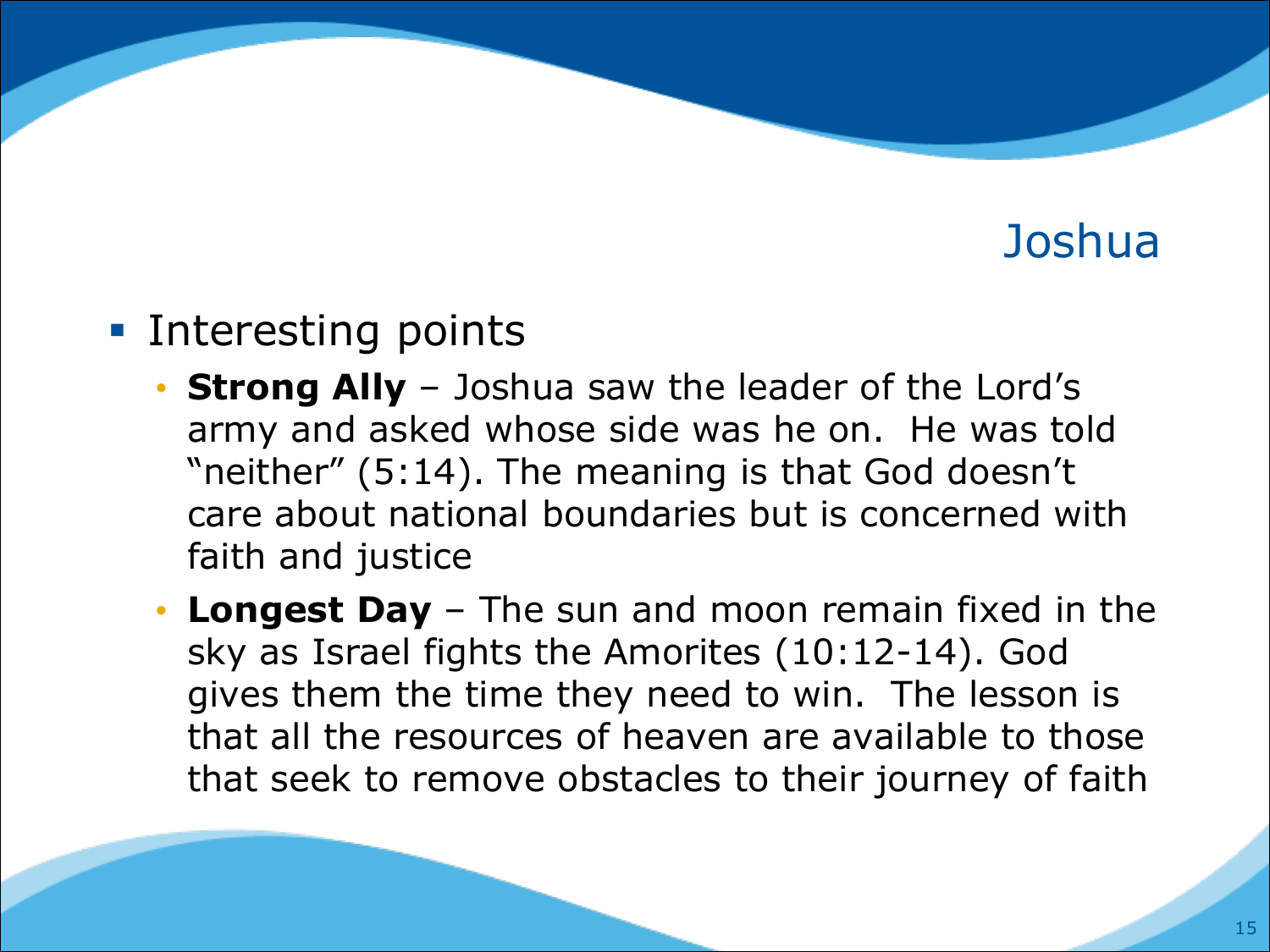#### ■ Interesting points

- **Woman of Faith**  Rahab was a Canaanite and citizen of Jericho. She knew even more than the two Israelite spies that nothing will stand in the way of God's plan for his people. Her name appears in the genealogy of Jesus in Matthew
- **Final Resting Place**  the bones of Joseph are laid to rest in the Promised Land at Shechem on the ground purchased by his father Jacob – fulfilling the oath that Joseph made his brothers take. Joseph's burial in the Promised Land closes the account of the Exodus from Egypt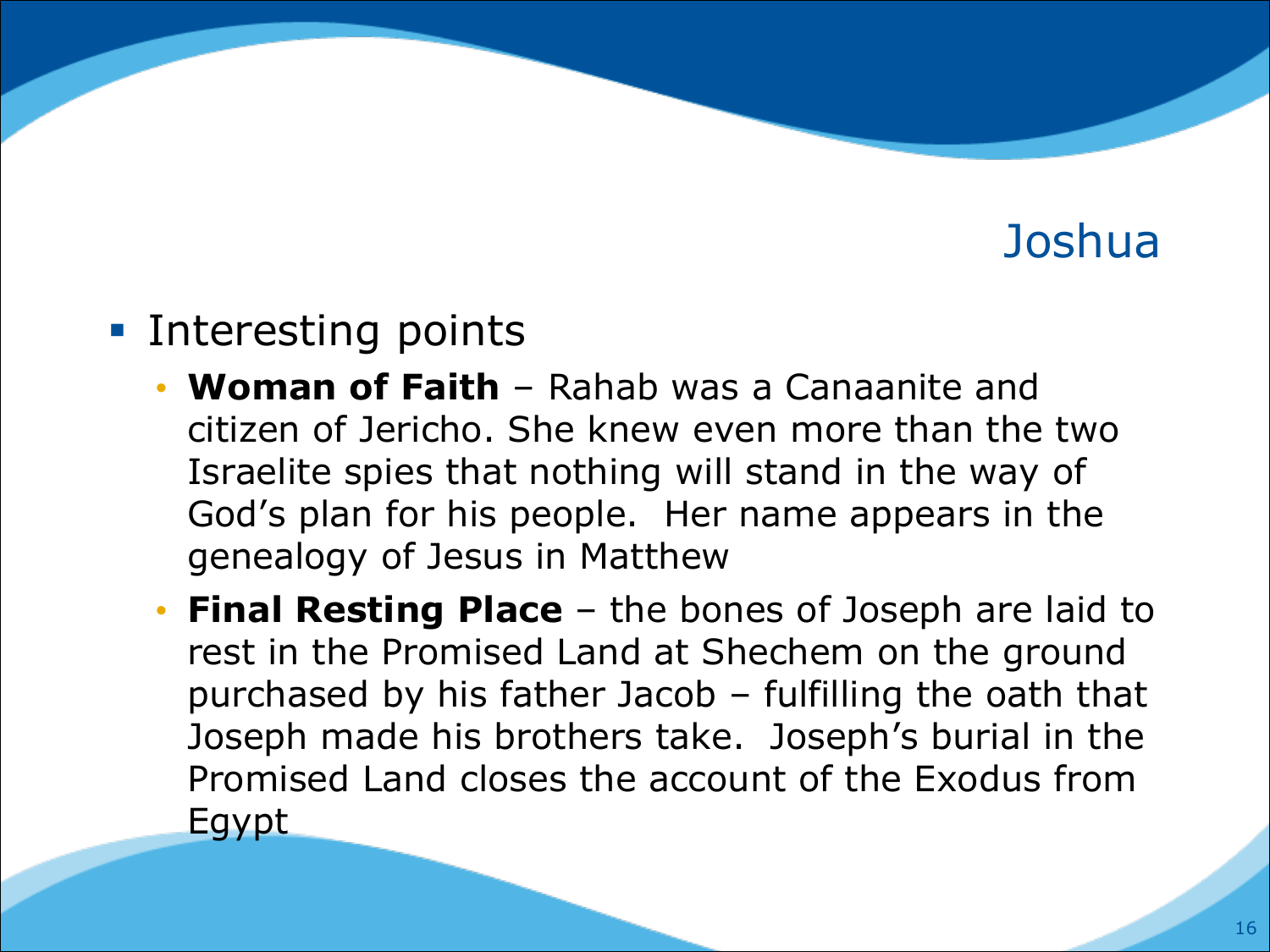### Lessons from Joshua

- 1. The Promised Land is a gift from God
- 2. People who trust in God enjoy advantages in life
- 3. Illusions of self-sufficiency weaken our relationship with God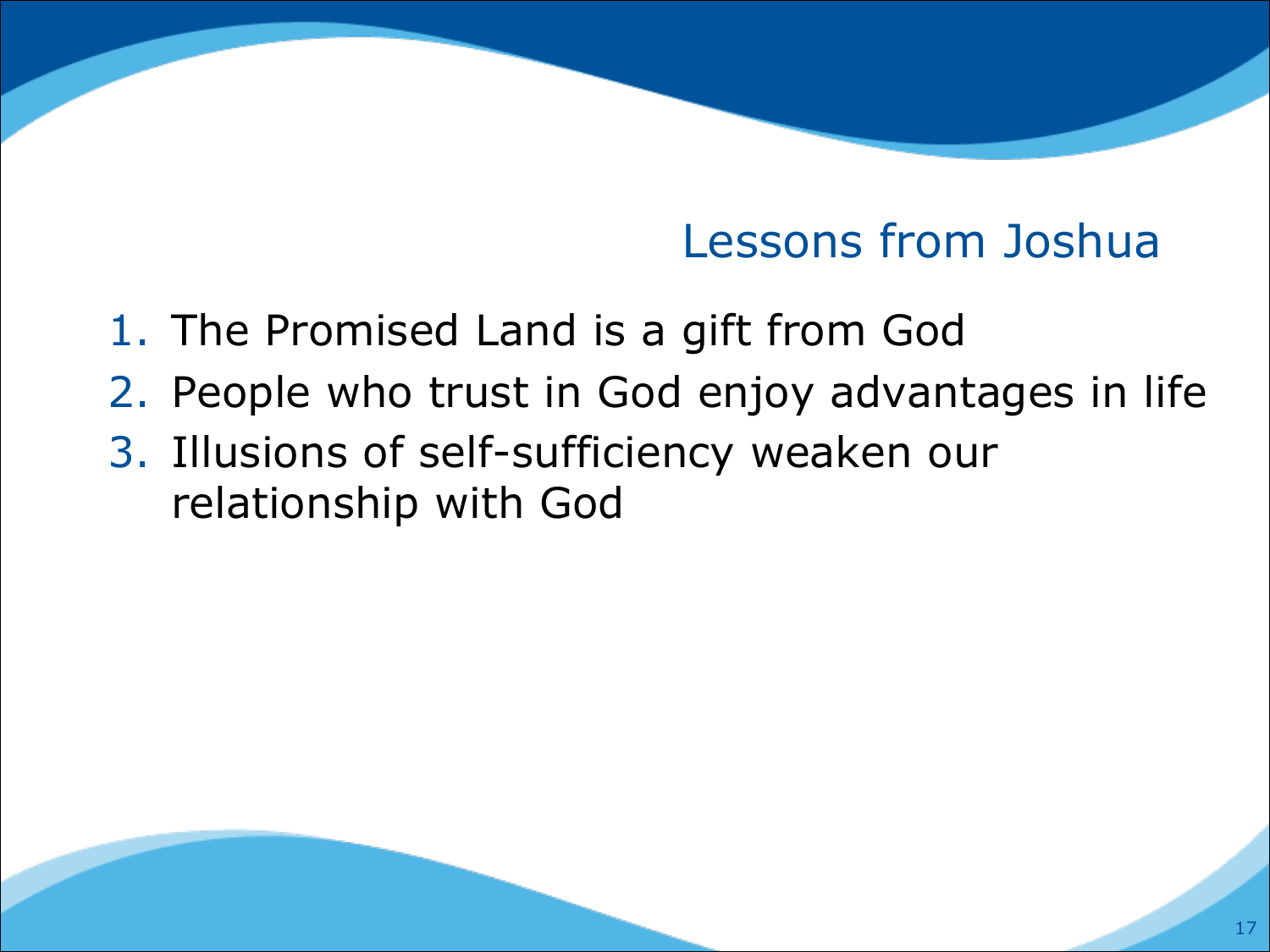#### **• Points for consideration**

- God encourages Joshua repeatedly in the first chapter, why would he do that?
- Read Rahab's statement to the spies (2:8-13). What do her words reveal about her deep convictions?
- What lesson can be learned from the collapse of the walls of Jericho?
- Considering what Achan took from Jericho, what do you think his intentions were?
- Why are the Gibeonites successful in their bid for survival?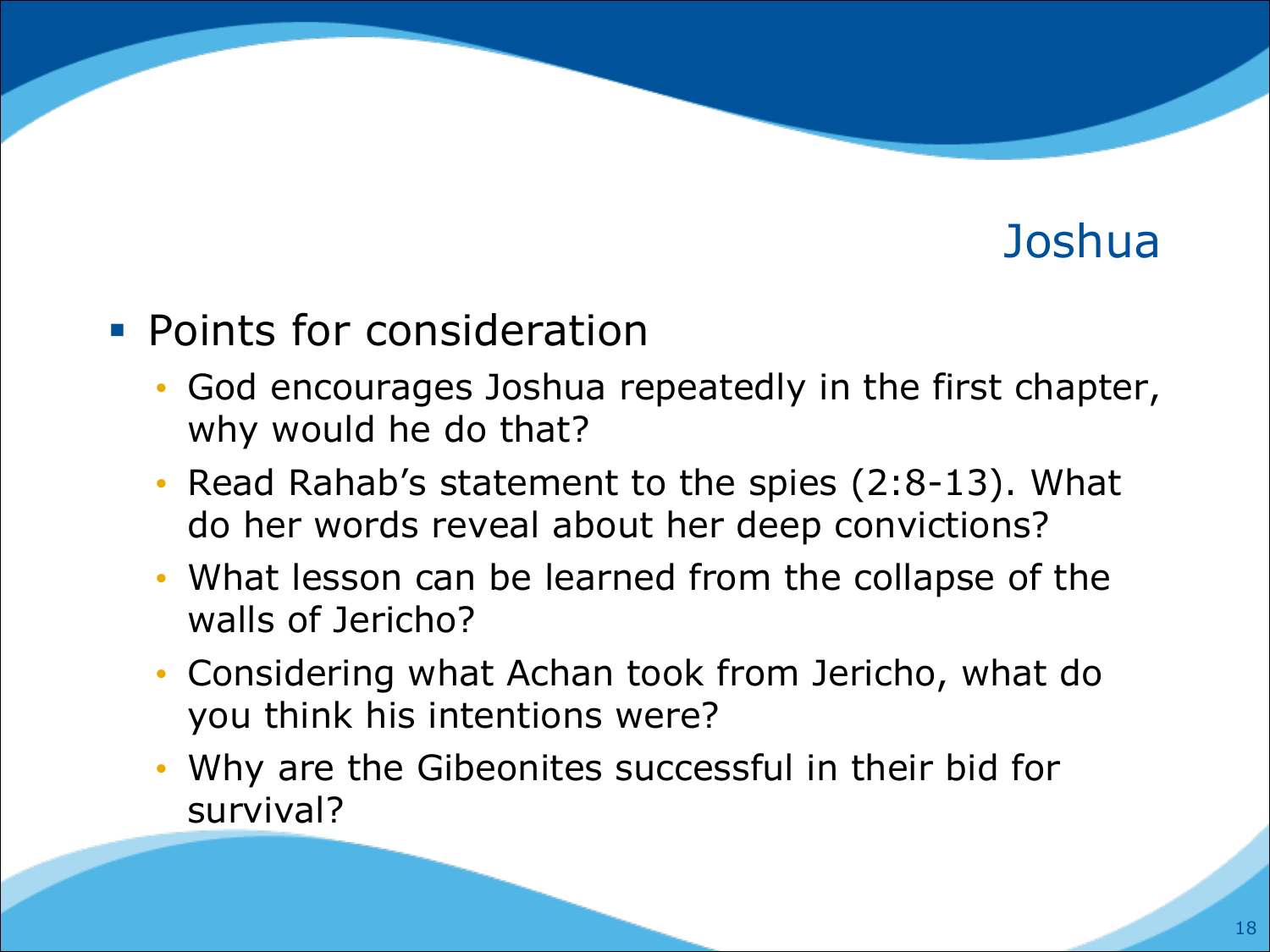#### **• Points for consideration**

- How does God favor the people of Israel in Chapter 10?
- What do you think of the Tribe of Joseph in Chapters 16 and 17?
- How do the tribes of Gilead feel when they have to leave the Lord's land in Chapter 22?
- Do you think Joshua is justified in fearing the people may not be able to serve the Lord after he is gone (in Chapter 24)?